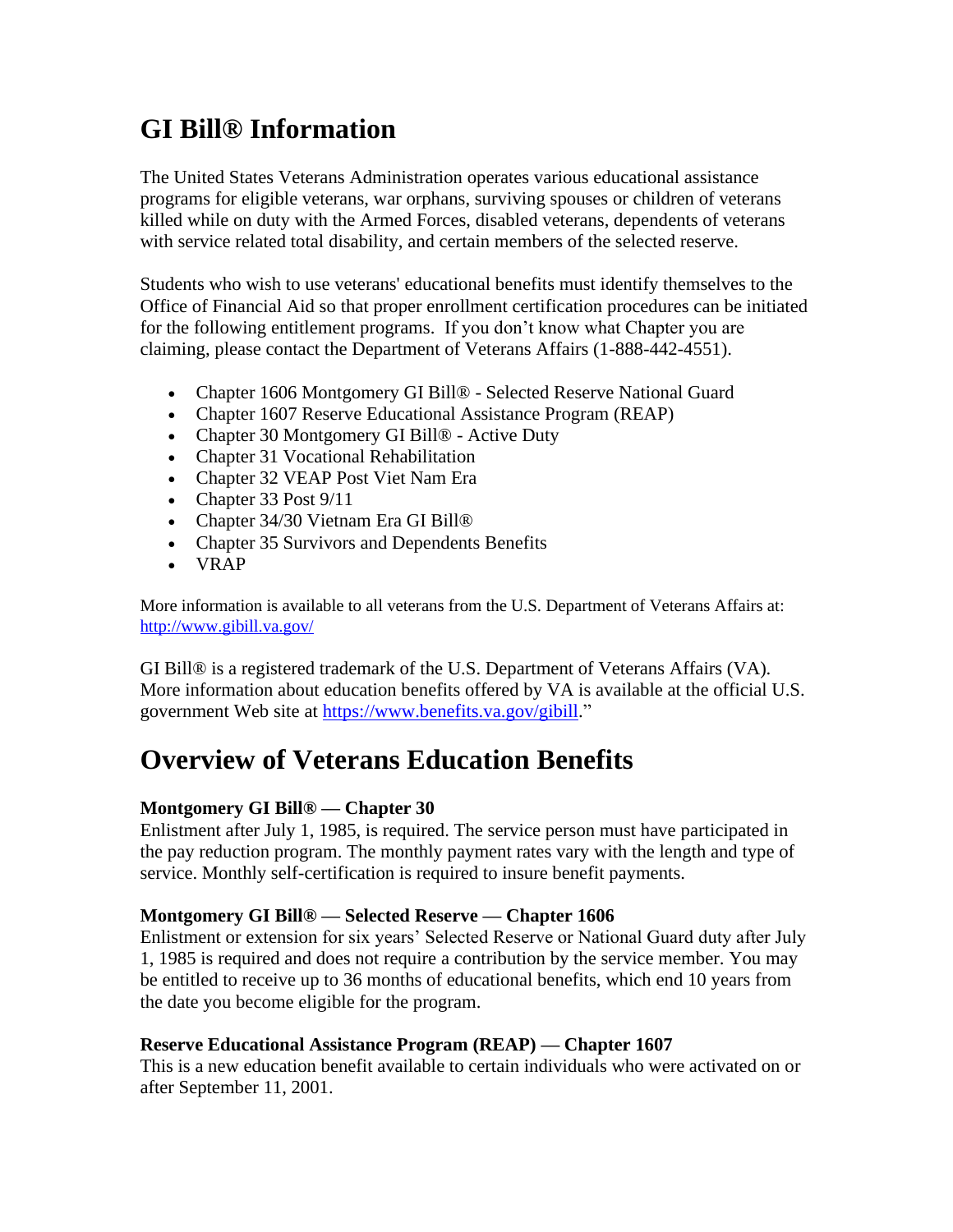#### **Vocational Rehabilitation and Employment — Chapter 31**

This program is available to some veterans who have a service-connected disability of 20% or greater. Although the date of entry to active service is not considered, it is advised that students use this benefit within 12 years of the date of discharge. Eligibility is determined on a case-by-case basis. Contact your state VA Vocational Rehabilitation and Employment Services Office.

#### **VEAP Post Viet Nam Era — Chapter 32**

Enlistment between January 1, 1977 and June 30, 1985 is required in order to participate in this program. To be eligible, contributions must have been made to VEAP accounts while on active duty while this program was open.

#### **Viet Nam Era GI Bill® — Chapter 34/30**

Some members or veterans who entered active duty prior to January 1, 1977 and had remaining Chap 34 entitlement on January 1, 1990 were automatically converted to the Montgomery GI Bill® Program. Breaks in service can affect this entitlement and the eligibility period for use. If you have questions concerning your eligibility for MGIB, contact your Service MGIB Program Manager or the VA directly for assistance, [www.va.gov](http://www.va.gov/) or toll-free at 1-888-442-4551. Eligibility is determined on a case-by-case basis.

**Survivors' and Dependents' Educational Assistance (DEA) — Chapter 35** A child or spouse of a deceased service-connected or 100% permanently disabled veteran may be eligible for VA educational assistance. The marital status of a dependent child is not a factor in determining eligibility. Benefits may be used until the dependent has reached the age of twenty-six, or for eight years from the date that eligibility is determined, whichever is later.

#### **Educational Tuition Assistance**

Those eligible for this program should already be aware of their eligibility. However, please contact the VA at [www.va.gov](http://www.va.gov/) or toll-free at 1-888-442-4551 to speak to a Veterans Benefits Counselor if you have questions about your eligibility.

#### **Post 9/11 GI Bill®**

The post 9/11 GI Bill® provides financial support for education and housing to individuals with at least 90 days of aggregate service on or after September 11, 2001, or individuals discharged with a service-connected disability after 30 days. You must have received an honorable discharge to be eligible for the Post-9/11 GI Bill®. The Post-9/11 GI Bill® became effective for training on or after **August 1, 2009**. The amount of support that an individual may qualify for depends on where they live and what type of degree they are pursuing. For a summary of Post 9/11 GI Bill<sup>®</sup> benefits, see [the benefit comparison chart.](https://www.benefits.va.gov/GIBILL/comparison_chart.asp) The Post-9/11 GI Bill® also offers some service members the opportunity to transfer their GI Bill® to dependents. For more information, see the [pamphlets and fact sheets about the Post-9/11 GI Bill®.](https://www.benefits.va.gov/gibill/docs/pamphlets/ch33_pamphlet.pdf)

### **Do These Benefits Expire?**

If your service ended before January 1, 2013, your Post-9/11 GI Bill® benefits will expire 15 years after your last separation date from active service. You must use all of your benefits by that time or you'll lose whatever's left.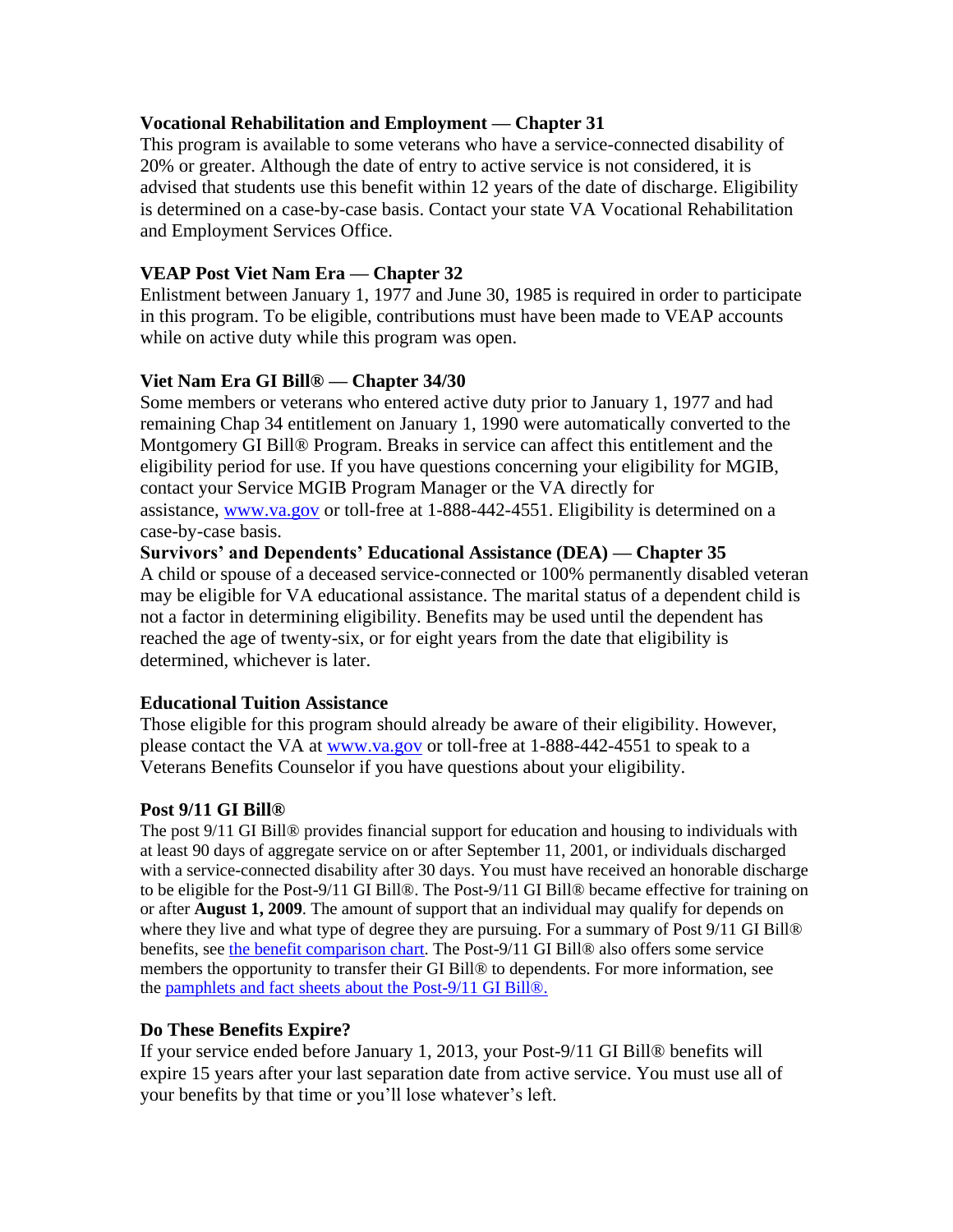If your service ended on or after January 1, 2013, your benefits won't expire thanks to a new law called the Forever GI Bill® - Harry W. Colmery Veterans Educational Assistance Act.

## **VRAP - VOW to Hire Heroes Act**

The VRAP is part of a government program called the VOW to Hire Heroes Act, launched in 2011 to help unemployed veterans (between the ages of 35 to 60) find career training assistance. The VRAP is offering 99,000 unemployed veterans up to 12 months of training assistance at the payment rate under the Montgomery GI Bill®-Active Duty program. For more information about the VRAP program see [the VRAP Question and Answers website.](https://gibill.custhelp.com/app/answers/list/kw/vrap)

The VRAP offers 12 months of training assistance to Veterans who:

- o Are at least 35 but no more than 60 years old
- o [Are unemployed](https://gibill.custhelp.com/app/answers/detail/a_id/1451/) on the date of application
- o Received an other than dishonorable discharge
- o Are not eligible for any other VA education benefit program (e.g.: the Post-9/11 GI Bill®, Montgomery GI Bill®, Vocational Rehabilitation and Employment Assistance)
- o Are not in receipt of VA compensation due to unemployability
- o Are not enrolled in a federal or state job training program

# **Enrollment Certification Procedures**

### **Chapter 1606, 1607 and 30:**

- 1. Complete an online application **(**[http://www.gibill.va.gov/apply-for](http://www.gibill.va.gov/apply-for-benefits/application)[benefits/application/](http://www.gibill.va.gov/apply-for-benefits/application)) to the Department of Veterans Affairs.
- VA Form 22-1990 for new applicants
- VA Form 22-1995 for transfer students
- 2. Provide a copy of your Notice of Basic Eligibility (NOBE) or Certificate of Eligibility (COE) to the VA School Certifying Official. This document will be mailed to you from the VA after your application has been processed and your educational benefits have been granted.
- 3. Send a request for certification to the VA School Certifying Official each semester you wish to claim VA educational benefits.

## **Chapter 31:**

 1. Your VA Rehabilitation Case Manager must provide you with VA form 28-1905 (Authorization and Certification of Entrance or Reentrance into Rehabilitation and Certification of Status). This form will detail the specific guidelines that the University must adhere to for credit approval, payment of tuition, and purchases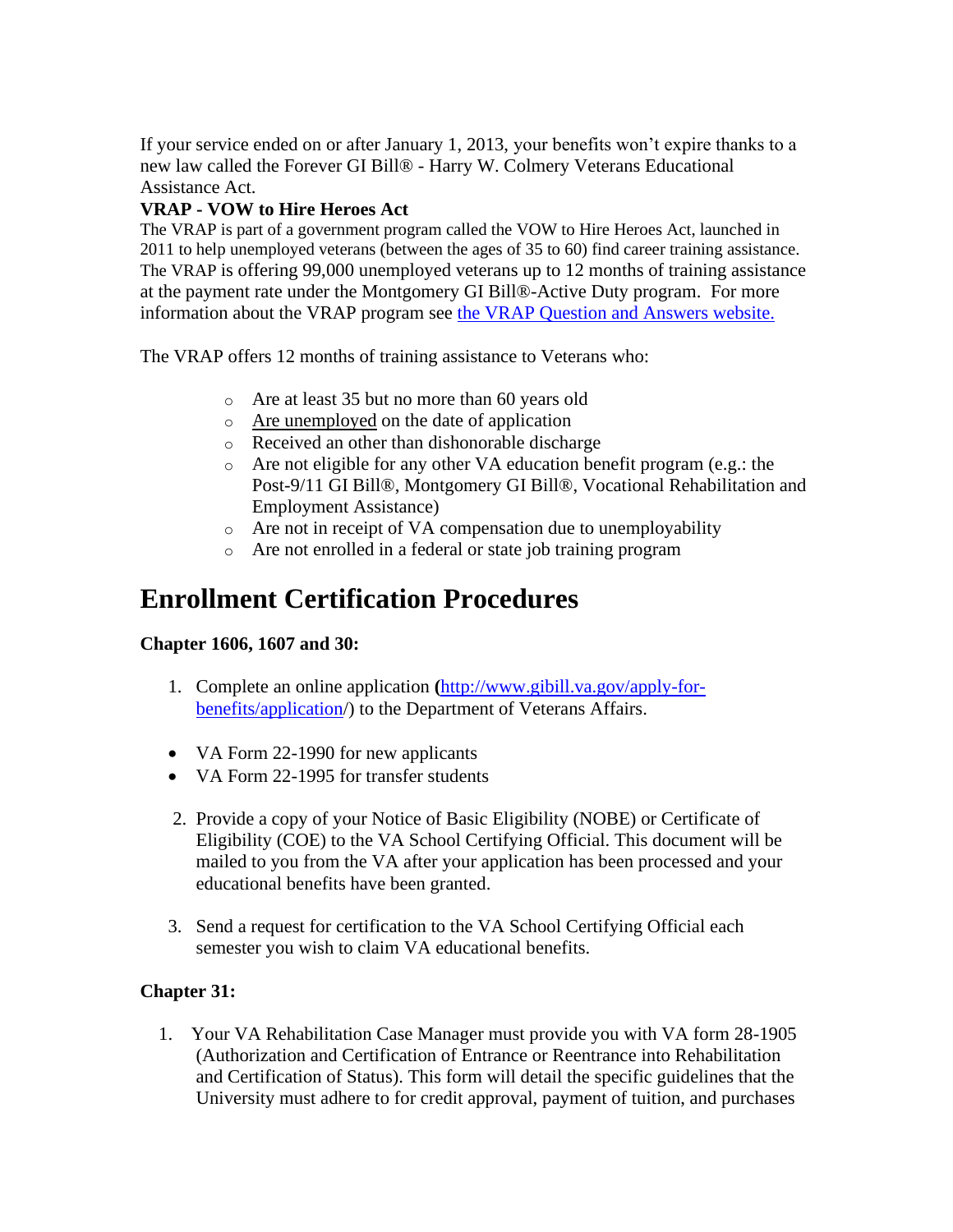of school supplies. A new form must be presented to the VA Certifying Official for each semester you wish to claim VA educational benefits.

 2. Send a request for certification to the VA School Certifying Official each semester you wish to claim VA educational benefits.

## **Chapter 33 - Post 9/11:**

 1. Complete an online application [\(http://www.gibill.va.gov/apply-for](http://www.gibill.va.gov/apply-for-%20%20%20%20%20%20%20%20%20%20%20%20%20%20%20%20%20%20%20%20%20%20%20%20%20%20%20%20%20%20%20%20%20%20%20%20%20benefits/application)[benefits/application/](http://www.gibill.va.gov/apply-for-%20%20%20%20%20%20%20%20%20%20%20%20%20%20%20%20%20%20%20%20%20%20%20%20%20%20%20%20%20%20%20%20%20%20%20%20%20benefits/application)) to the Department of Veterans Affairs.

- VA Form 22-1990 for new applicants
- VA Form 22-1995 for transfer students
- 2. Provide a copy of your Certificate of Eligibility (COE) to the VA School Certifying Official.
- 3. Send a request for certification to the VA School Certifying Official each semester you wish to claim VA educational benefits.

## **Chapter 35:**

 1. Complete an online application [\(http://www.gibill.va.gov/apply-for](http://www.gibill.va.gov/apply-for-benefits/application)[benefits/application/](http://www.gibill.va.gov/apply-for-benefits/application)) to the Department of Veterans Affairs.

- VA Form 5490 for new applicants for Survivors and Dependents Educational Assistance.
- VA Form 5495 for transfer students.
- 2. Provide a copy of your Certificate of Eligibility (COE) to the VA School Certifying Official.
- 3. Send a request for certification to the VA School Certifying Official each semester you wish to claim VA educational benefits.

### **Enrollment Certification Procedures for Continuing Students**

1. Send a request for certification to the VA School Certifying Official each semester you wish to claim VA educational benefits.

### **Retroactive Enrollment Certification and Payment**

Students have one year from the beginning date of their training in which to file an application and to receive benefits. The VA will only pay educational assistance allowance retroactively for school enrollment periods up to one year prior to the date the claim and certification of enrollment are received in the VA regional processing office.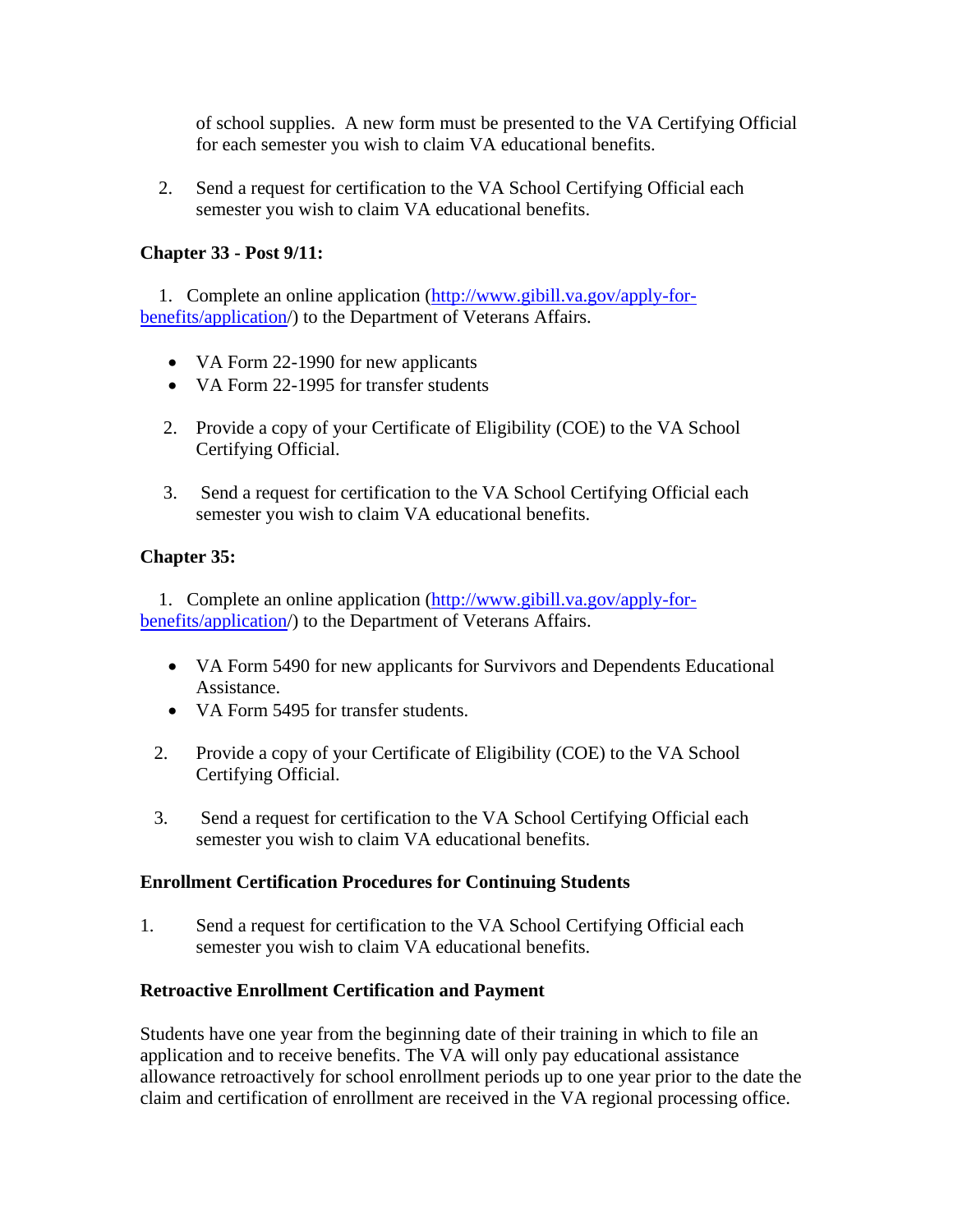#### **Payment Procedures and Information**

New and transfer students can expect to begin receiving VA funding, including book and housing stipends (BAH), approximately four to eight weeks from the date the certification is submitted to the VA. Remember that the payment is made to the student for the number of days the student is certified for the month. If a student is certified for a whole month, the full monthly benefit is paid. If the student is only certified for part of the month, the benefit is prorated.

Payment usually comes between the 1st and 15th of each month and is paid for the previous month. The VA does not consider a check as late until after the 10th of the month. Inquiries regarding check status or other payment issues may be made directly to the VA at: 1-888-442-4551.

Students planning to train under Chapter 1606 Selected Reserve, Chapter 1607 Reserve Educational Assistance Program (REAP), Chapter 30 Montgomery GI Bill®, or Chapter 35 Survivors & Dependents, are required by the University to pay in advance for tuition, fees, books, and supplies when due.

Students receiving educational benefits under Chapter 31 Vocational Rehabilitation and Chapter 33 Post 9/11 will have their tuition and fees paid (part or full) depending on eligibility, directly to the University.

### **Monthly Certification of Attendance – WAVE**

All students who are receiving Chapter 1606 Selected Reserve, Chapter 1607 Reserve Educational Assistance Program (REAP), or Chapter 30 Montgomery GI Bill® benefits MUST verify their enrollment monthly to receive payment. This verification can be done either by using the Web Automated Verification of Enrollment (WAVE) application at: <https://www.gibill.va.gov/wave/index.do> or by using the Automated Telephone System (IVR) at: 1-877-823-2378.

### **Pay Rates**

For a list of current pay rates, visit the VA Education Website at: <http://gibill.va.gov/resources/benefits-resources/rates-tables.html>

### **Enrollment Certification Regulations and Student Responsibility**

The State Approving Agency (SAA) approves programs and courses of instruction so that educational benefits may be paid to eligible students under the programs administered by the Department of Veterans Affairs. Therefore, students must be admitted as matriculated and pursuing an approved program of study for enrollment certification of VA benefits. Students are also expected to make satisfactory academic progress toward completion of a degree. Any changes in enrollment including change of course, course deletions, and complete or partial withdrawals must be reported in writing to the VA School Certifying Official via: [mthompson@hcu.edu](mailto:mthompson@hcu.edu)